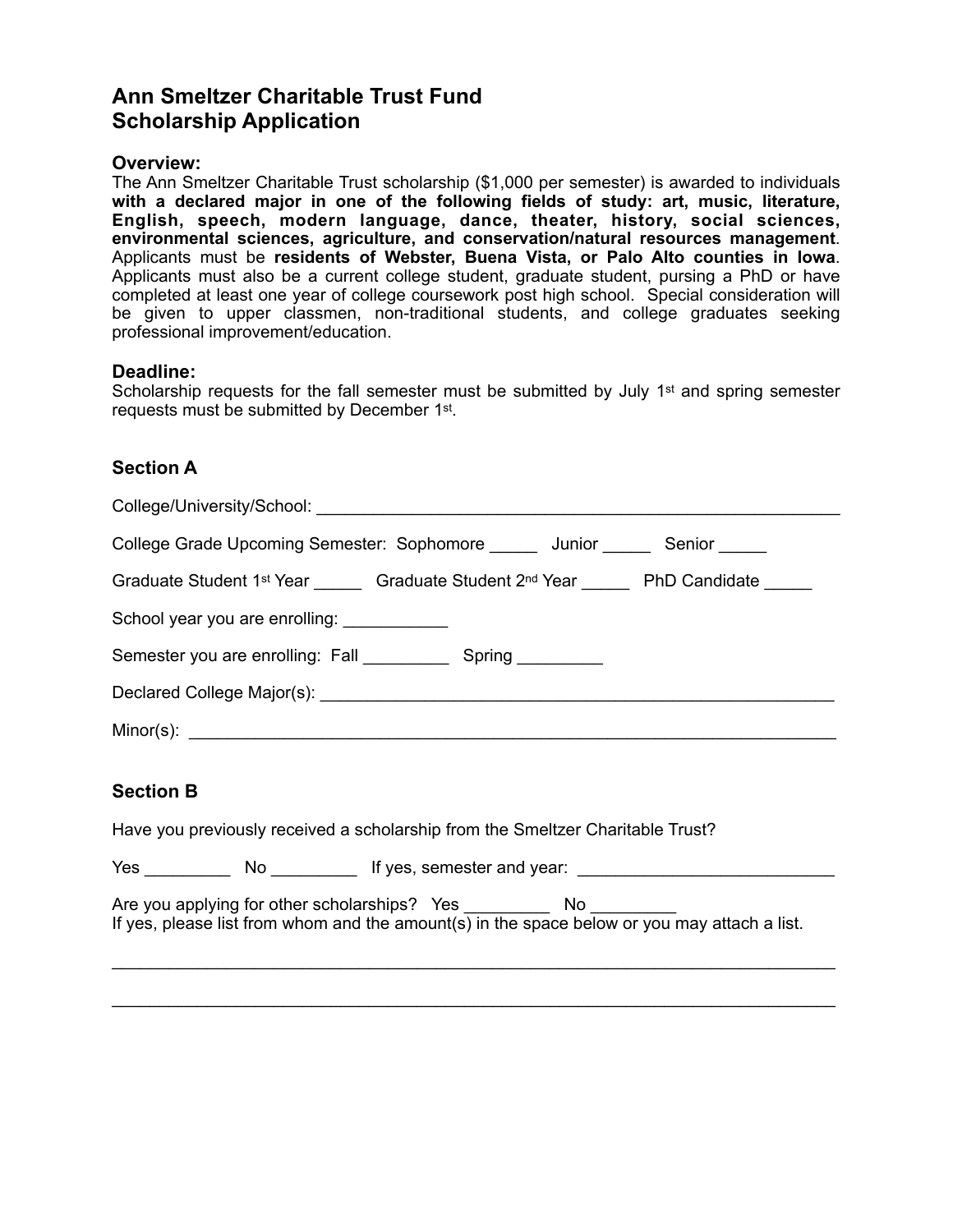## **Section C**

| Phone Number: (_____) _________________                                                                                                                                                             |
|-----------------------------------------------------------------------------------------------------------------------------------------------------------------------------------------------------|
|                                                                                                                                                                                                     |
|                                                                                                                                                                                                     |
|                                                                                                                                                                                                     |
| Resident of:<br>Webster County ______ Buena Vista County _____ Palo Alto_____                                                                                                                       |
| <b>Section D</b>                                                                                                                                                                                    |
| Please state your future plans in the space below. ______________________________                                                                                                                   |
|                                                                                                                                                                                                     |
|                                                                                                                                                                                                     |
|                                                                                                                                                                                                     |
|                                                                                                                                                                                                     |
|                                                                                                                                                                                                     |
|                                                                                                                                                                                                     |
|                                                                                                                                                                                                     |
|                                                                                                                                                                                                     |
| Please list school, community, volunteer, and church activities in which you have participated.<br>Include any offices and/or leadership roles you have held. You may also attach a list or resume. |
|                                                                                                                                                                                                     |
|                                                                                                                                                                                                     |